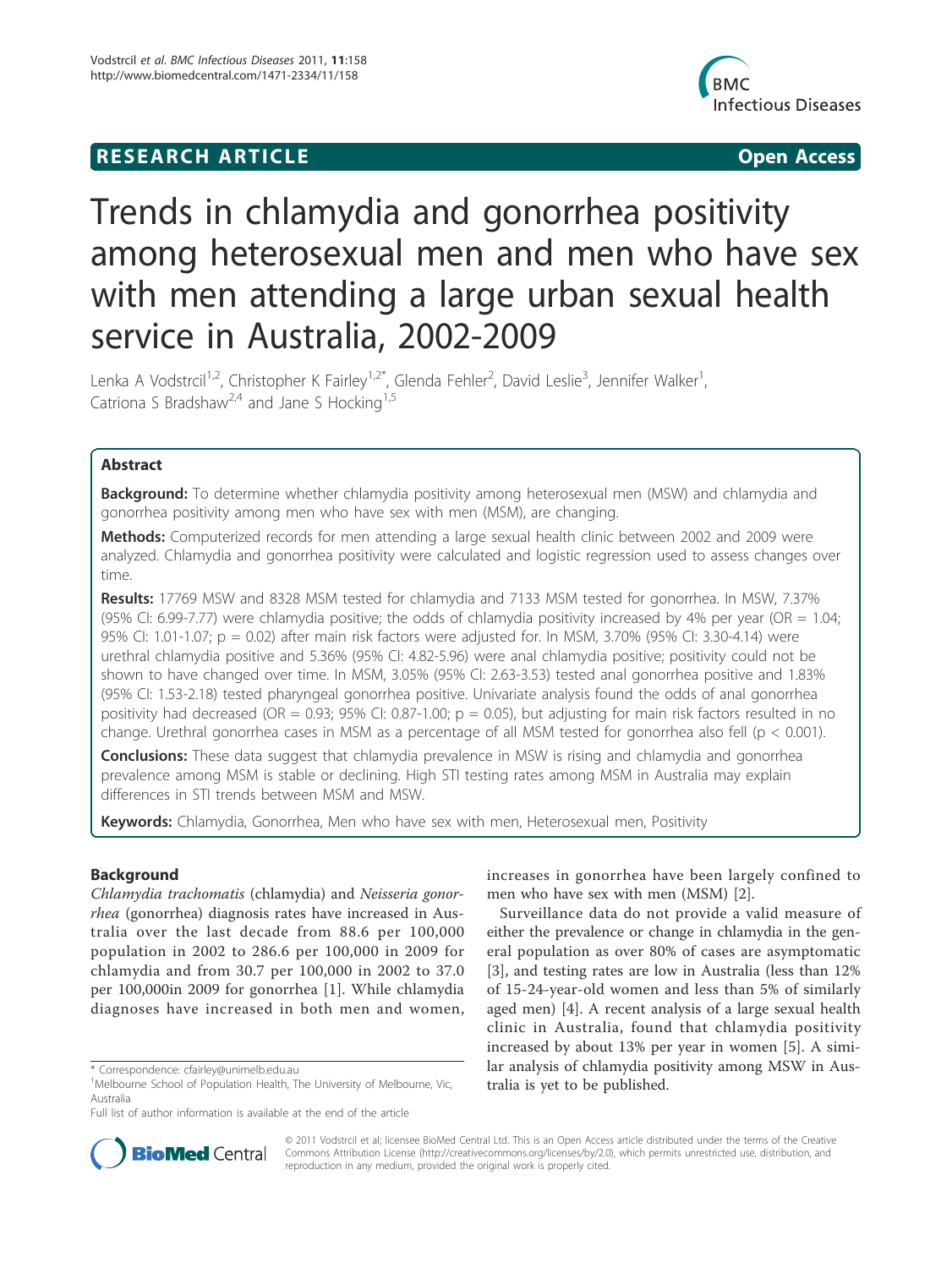Sexually transmitted infection (STI) notifications among MSM have increased over the last decade in Australia [6] and internationally [7-9]. In response, there has been a push to increase STI testing with new testing guidelines introduced in 2002 [10]. These guidelines recommend that MSM should have annual chlamydia, syphilis, gonorrhea and HIV tests and men at higher risk of STIs (e.g. more than six partners in the last six months) should be tested more frequently [10]. Since the release of the guidelines, self reported STI testing rates among MSM have increased [11]. In a survey of MSM conducted annually in the State of Victoria, Australia, the proportion of HIV negative MSM reporting an annual STI test (excluding blood tests) has risen from 46% in 2003 to 56% in 2009 ( $p < 0.01$ ) [11]. It is unclear what STI testing coverage is needed to achieve a reduction in STI transmission. National STI surveillance data are unable to answer this question because sexual orientation is not routinely collected. Analyses of sentinel clinic data where sexual orientation is recorded could help to monitor positivity over time.

In this paper we present the results of an analysis of the computerized client records for men attending a large urban sexual health clinic in Australia between 2002 and 2009. This analysis aimed to determine whether chlamydia positivity has changed over time in MSW. We also aimed to determine whether increased STI testing was associated with changes in chlamydia or gonorrhea positivity among MSM.

## Methods

#### Study Population and Data Collection

This was a retrospective review of computerized records between  $1^{st}$  of July 2002 and  $30^{th}$  of June 2009 at the Melbourne Sexual Health Centre (MSHC), the principle public STI clinic in Melbourne, the capital city of the State of Victoria, Australia. The clinic conducts over 30,000 consultations annually and provides free HIV and STI testing, using a walk in triage service for new clients attending the centre. Individual computerized records include basic demographic information such as age and gender; behavioral information such as number of male and female sexual partners in the last three and twelve months, and condom use; and clinical information including the presence or absence of genital symptoms, and whether or not the client reports contact with chlamydia and/or gonorrhea. Symptoms can be chlamydia or gonorrhea associated such as discharge or pelvic pain, or unrelated symptoms such as genital ulcers or genital lumps. The computerized record does not specify the type of symptoms.

MSW are defined as men who have had sex with a woman only in the previous 12 months and MSM are defined as men who have had sex with another man in

the previous 12 months. Only clients attending MSHC for the first time during the time period and were tested for chlamydia if they were MSW or chlamydia and/or gonorrhea if they were MSM, were included in the analysis.

MSHC policy throughout the time period the study, was to offer first pass urine or urethral swabs for chlamydia to all MSW presenting to the clinic for the first time and to test MSM in accordance with the STI testing guidelines [10]. These guidelines recommend pharyngeal swabs for gonorrhea, first pass urine for chlamydia and anal swabs for both gonorrhea and chlamydia if they have had anal sex. Both policies remained consistent and unchanged throughout the study period.

We also report the number of cases of urethral gonorrhea diagnosed at MSHC during the study period in MSM. Screening for urethral gonorrhea in men without symptoms is not recommended in Australia because asymptomatic urethral gonorrhea is extremely rare [12]. In order to investigate trends in urethral gonorrhea in MSM at MSHC, we calculated the proportion of urethral infections among all MSM attending MSHC who had had a test for gonorrhea at any site during the time period.

In order to examine whether changes observed at MSHC are consistent with changes observed elsewhere in Australia, we analyzed the number of chlamydia and gonorrhea tests undertaken by the Victorian Infectious Diseases Reference Laboratory (VIDRL) over the same time interval. VIDRL is a public health laboratory that provides STI testing services to two large general practice clinics that have a high case load of MSM. The number of anal and pharyngeal swabs tested and number of positive diagnoses was obtained and chlamydia and gonorrhea positivity calculated to explore changes over time. Men who tested more than once within any two-week period were only included once in the analysis and the sexual orientation of the patients were not known. For the purpose of this additional analysis, we assumed that any anal or pharyngeal swabs tested were from MSM. We also obtained the number of gonorrhea diagnoses notified to the Victorian Department of Health during the study period. Gonorrhea diagnoses are required by law to be notified.

This study was a clinical audit that included only deidentified data. According to the national guidelines, an ethics application is not required when there is no risk involved [13].

#### Laboratory Methods

At MSHC, all specimens were analyzed for chlamydia using BD ProbeTec Strand Displacement Amplification NAA assay [5]. Anal and pharyngeal swabs for gonorrhea testing were directly plated at the time of specimen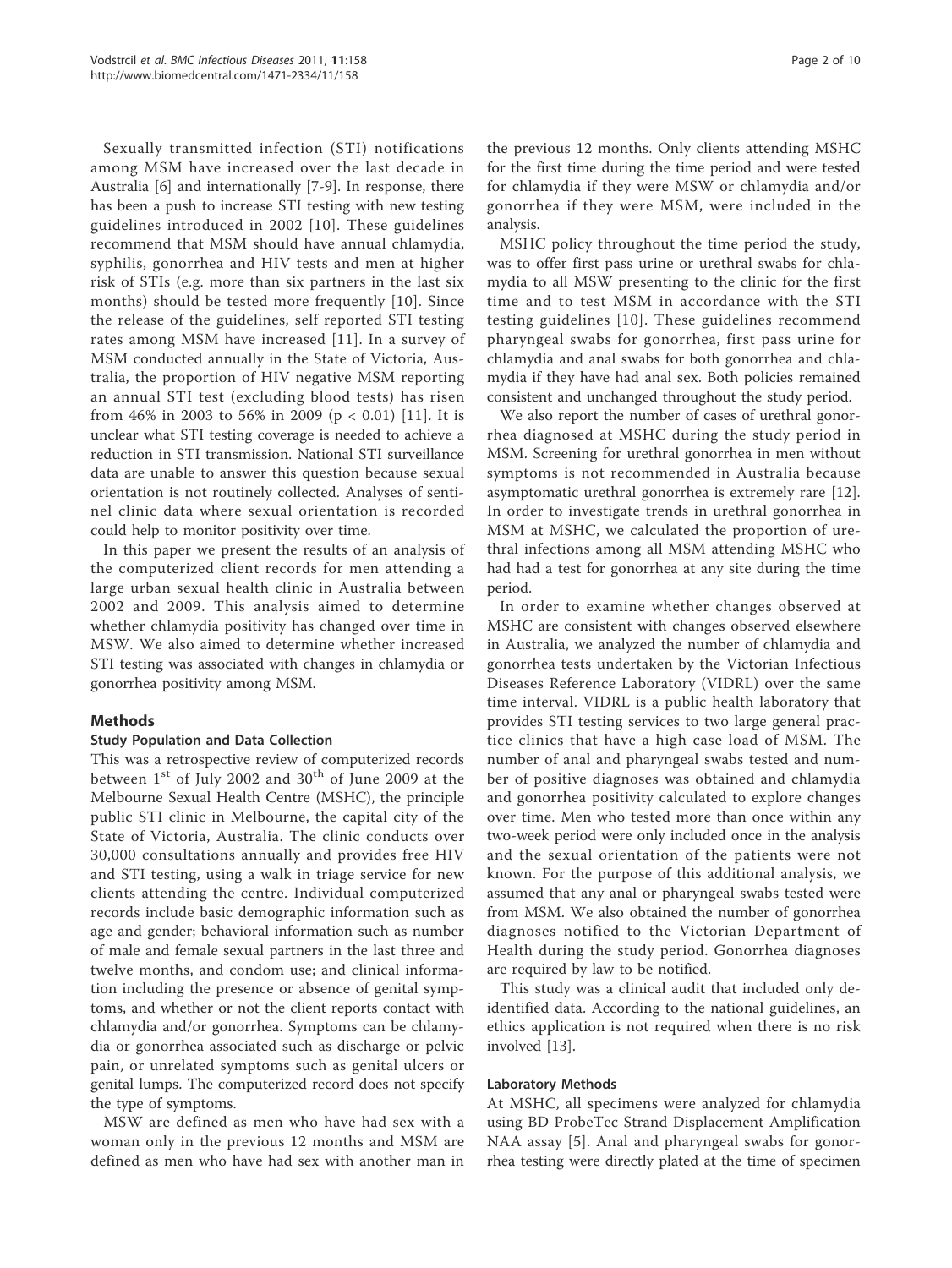collection onto Thayer Martin medium and immediately delivered to the on-site laboratory for culture.

At VIDRL, a number of NAA assays for detection of both chlamydia and gonorrhea were used over the study period. Both dry swabs (for PCR only) and swabs in charcoal Amies transport medium (for culture and/or PCR) were collected from anal and pharyngeal sites. Initially, the Roche Cobas Amplicor® CT/NG PCR Assay was used to test total DNA extracts prepared using A Roche™ MagNaPure or Corbett™ automated DNA extractor. Given the specificity problem of the Amplicor assay for the detection of gonorrhea [14], all initial gonorrhea positive results were confirmed by a second in-house PCR assay, the first to be used targeting 16S rRNA gene, the second the cppB gene, and the third the polA pseudogene. Later, the Amplicor assay was replaced by the Abbott™ m2000 TaqMan-based PCR system which includes an automated total DNA extraction step. For gonorrhea culture, swabs in charcoal Amies transport medium were plated out on New York City Agar and Chocolate or Horse-blood agar (depending on site) and incubated at  $37^{\circ}$ C in 5% CO<sub>2</sub>. The plates were read daily for up to 4 days and isolates identified by conventional phenotypic methods.

#### Statistical Analyses

Chlamydia and gonorrhea positivity (the proportion of men tested who were positive) estimates and 95% confidence intervals were calculated using exact methods. Logistic regression was used to assess associations between chlamydia or gonorrhea positivity and year of test adjusting for demographic, clinical, and sexual behavioral risk factors. Contact with chlamydia or gonorrhea and symptomatic presentations of either infection were collapsed together for pragmatic purposes as demonstrated previously [5]. Number of partners in the last 3 months was strongly correlated with the number of partners in the last 12 months and condom use in the last 3 months was strongly correlated with condom use in the last 12 months. As a result, only one of the two number of partners variables and one of the two condom use variables was included in each regression model; these were selected based on the likelihood ratio test (p < 0.05) and varied between analyses. Chi-squared analysis of trends was used to assess changes in risk factors over time.

## Results

## Heterosexual men (MSW)

There were 17769 chlamydia tests conducted among MSW presenting for the first time during the time period. The median age of men tested for urethral chlamydia was 29 years (range 13-85 years). Overall chlamydia positivity for all MSW tested for chlamydia during the time period was 7.37% (95% CI: 6.99-7.77) and increased from 5.80% in 2002 to 8.02% in 2009 (Figure 1A).

Univariate analysis demonstrated a 3% greater odds of chlamydia positivity from one year compared with the previous year (OR = 1.03; 95% CI: 1.01-1.06; p = 0.03) (Table 1). Multivariate analysis adjusting for age, number of sexual partners in the last 12 months, condom use in the last 3 months, presence of symptoms and contact with infection, found a 4% greater odds of chlamydia positivity from one year compared with the previous year (OR = 1.04; 95% CI: 1.01-1.07; p = 0.02).

The proportion of men reporting two or more sex partners in the last 3 months increased from 41.8% in 2002 to 52.9% in 2009 (p < 0.01) and, in the last 12 months from 73.0% in 2002 to 80.0% in 2009 (p < 0.01),



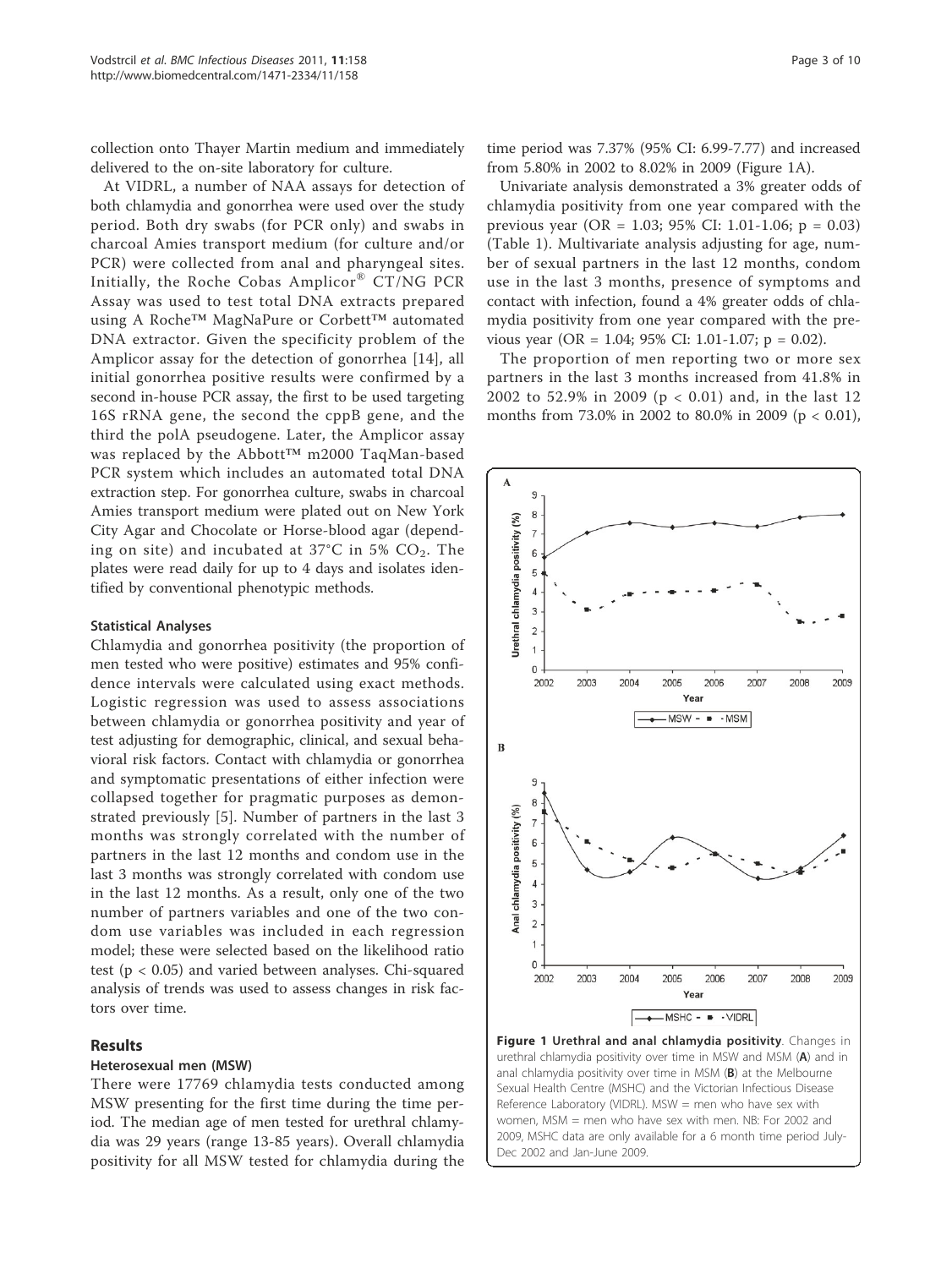| Variable                                           | <b>Number tested</b> | Number positive (%) | Crude OR (95% CI)      | Adjusted OR <sup>b</sup> (95% CI) |
|----------------------------------------------------|----------------------|---------------------|------------------------|-----------------------------------|
| <b>All MSW</b>                                     | 17769                | 1310 (7.37)         |                        |                                   |
| Year of test <sup>a</sup>                          |                      |                     |                        |                                   |
|                                                    |                      |                     | $1.03(1.01-1.06)$      | $1.04(1.01-1.07)$                 |
| Age group                                          |                      |                     |                        |                                   |
| < 25                                               | 4310                 | 433 (10.05)         | 1.00                   | 1.00                              |
| $25 - 34$                                          | 7908                 | 632 (7.99)          | $0.78$ $(0.68 - 0.88)$ | $0.79(0.68-0.91)$                 |
| > 35                                               | 5549                 | 245 (4.42)          | $0.41(0.35 - 0.49)$    | $0.39(0.32 - 0.46)$               |
| No. female sexual partners 12 mo                   |                      |                     |                        |                                   |
| $0 - 1$                                            | 4263                 | 172 (4.03)          | 1.00                   | 1.00                              |
| >1                                                 | 12698                | 1089 (8.58)         | 2.23 (1.89-2.63)       | $2.11(1.75-2.5)$                  |
| Condom use 12 mo                                   |                      |                     |                        |                                   |
| always                                             | 2583                 | 88 (3.41)           | 1.00                   |                                   |
| sometimes, usually, never                          | 13883                | 1167 (8.41)         | 2.60 (2.09-3.24)       |                                   |
| No. female sexual partners 3 mo                    |                      |                     |                        |                                   |
| $0 - 1$                                            | 9499                 | 565 (5.95)          | 1.00                   |                                   |
| >1                                                 | 7470                 | 696 (9.32)          | $1.62$ $(1.45-1.82)$   |                                   |
| Condom use 3 mo                                    |                      |                     |                        |                                   |
| always                                             | 3024                 | 110(3.64)           | 1.00                   | 1.00                              |
| sometimes, usually, never                          | 12277                | 1117 (9.10)         | 2.65 (2.17-3.24)       | 2.78 (2.23-3.46)                  |
| Contact with infection or symptomatic presentation |                      |                     |                        |                                   |
| No                                                 | 6546                 | 258 (3.94)          | 1.00                   | 1.00                              |
| Yes                                                | 8650                 | 937 (10.83)         | 2.96 (2.57-3.41)       | 3.34 (2.89-3.88)                  |
|                                                    |                      |                     |                        |                                   |

|  |  |  | Table 1 Chlamydia positivity and associations in men who have sex with women (MSW) attending MSHC 2002-2009 |  |  |  |  |  |  |  |
|--|--|--|-------------------------------------------------------------------------------------------------------------|--|--|--|--|--|--|--|
|--|--|--|-------------------------------------------------------------------------------------------------------------|--|--|--|--|--|--|--|

 $^a$  The odds ratio (OR) shows the association with chlamydia with each additional calendar year.

<sup>b</sup> Adjusted for age, number of sexual partners last 12 months, condom use last 3 months and contact history or symptomatic presentation.

 $OR = odds$  ratio, MSHC Melbourne Sexual Health Centre, mo = months

but there was negligible change in condom use  $(p = 0.42)$ for condom use over 3 months and  $p = 0.40$  for condom use over 12 months). The proportion of men reporting symptomatic presentation or contact with infection decreased from 59.4% in 2002 to 55.9% in 2009 (p < 0.01).

#### Men who have sex with men (MSM)

There were 7977 tests for urethral and 6237 tests for anal chlamydia (8328 clients) and 5833 anal and 6980 pharyngeal tests (7133 clients) for gonorrhea conducted among MSM. The median age of men tested was 31 years (range 15-84 years), a similar profile to MSW attending the clinic during the same time.

#### Chlamydia in MSM

Overall positivity for urethral chlamydia in all MSM tested during the time period was 3.70% (95% CI: 3.30- 4.14) and for anal chlamydia was 5.36% (95% CI: 4.82- 5.96) and neither changed significantly between 2002 and 2009 (Figures 1A&B).

Univariate analysis found weak evidence to support a decrease in the odds of urethral chlamydia positivity (OR = 0.95; 95% CI: 0.90-1.01;  $p = 0.09$ ) but no significant change in the odds of men testing positive for anal chlamydia over time (OR = 0.98; 95% CI: 0.93-1.03; p = 0.42) (Table 2). Multivariate analysis adjusting for age, number of sexual partners in the last 3 months, condom use in the last 12 months, presence of symptoms and contact with infection, showed no significant change in the odds of being positive for urethral chlamydia over time (OR = 0.95; 95% CI: 0.88-1.01; p = 0.12). Multivariate analysis adjusting for age, number of sexual partners in the last 3 months, condom use in the last 12 months, presence of symptoms and contact with infection, found no change in the odds of anal chlamydia positivity from one year compared to the previous year ( $OR = 0.99$ ; 95% CI: 0.93-1.06; p = 0.76).

Among MSM testing for chlamydia, the proportion of men reporting symptoms or contact with infection at the time of testing decreased slightly from 39.1% in 2002 to 35.0% in 2009 (p < 0.01), but there was negligible change in the proportion reporting two or more sexual partners ( $p = 0.40$  for partners last 3 months and  $p$ = 0.57 for partners in last 12 months) or condom use in either the last 3 or 12 months ( $p = 0.23$  for condom use over 3 months and  $p = 0.95$  for condom use over 12 months).

Over the same period there were 14083 anal swabs submitted to the VIDRL laboratory of which 752 (5.3%; 95% CI: 4.98-5.73) were positive, a similar overall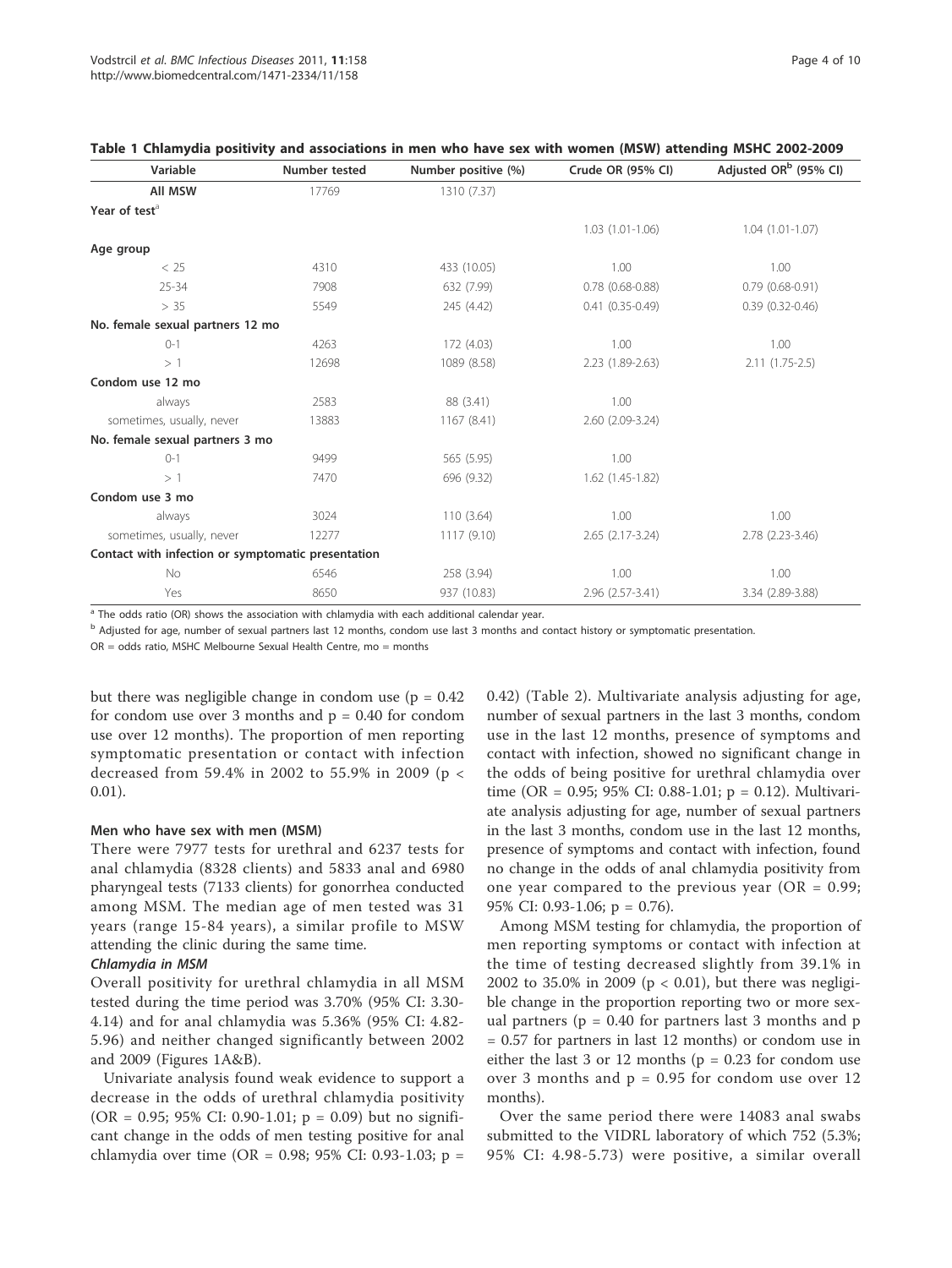|                                                    |                  |                               | Urethral chlamydia   |                                      | Anal chlamydia          |                        |                      |                                      |  |
|----------------------------------------------------|------------------|-------------------------------|----------------------|--------------------------------------|-------------------------|------------------------|----------------------|--------------------------------------|--|
|                                                    | Number<br>tested | <b>Number</b><br>positive (%) | Crude OR<br>(95% CI) | Adjusted OR <sup>b</sup><br>(95% CI) | <b>Number</b><br>tested | Number<br>positive (%) | Crude OR<br>(95% CI) | Adjusted OR <sup>b</sup><br>(95% CI) |  |
| All MSM                                            | 7977             | 292 (3.70)                    |                      |                                      | 6237                    | 334 (5.36)             |                      |                                      |  |
| Year of test <sup>a</sup>                          |                  |                               |                      |                                      |                         |                        |                      |                                      |  |
|                                                    |                  |                               | $0.95(0.90-1.01)$    | $0.95(0.88-1.01)$                    |                         |                        | $0.98(0.93 - 1.03)$  | $0.99(0.93 - 1.06)$                  |  |
| Age group                                          |                  |                               |                      |                                      |                         |                        |                      |                                      |  |
| < 25                                               | 1878             | 72 (3.83)                     | $1.05(0.78-1.42)$    | $0.93$ $(0.62 - 1.38)$               | 1565                    | 82 (5.24)              | 1.18 (0.88-1.60)     | 1.30 (0.89-1.90)                     |  |
| $25 - 34$                                          | 3062             | 109 (3.56)                    | $0.97(0.74-1.27)$    | 1.03 (0.74-1.44)                     | 2453                    | 153 (6.24)             | 1.42 (1.10-1.85)     | $1.53(1.09-2.15)$                    |  |
| > 35                                               | 3036             | 111(3.66)                     | 1.00                 | 1.00                                 | 2218                    | 99 (4.46)              | 1.00                 | 1.00                                 |  |
| No. male sexual partners 12 mo                     |                  |                               |                      |                                      |                         |                        |                      |                                      |  |
| $() - 1$                                           | 1439             | 53 (3.68)                     | 1.00                 |                                      | 824                     | 31 (3.76)              | 1.00                 | 1.00                                 |  |
| >1                                                 | 5672             | 211 (3.72)                    | $1.01$ $(0.74-1.37)$ |                                      | 4635                    | 256 (5.52)             | 1.50 (1.02-2.19)     | 1.78 (1.06-3.00)                     |  |
| Condom use 12 mo                                   |                  |                               |                      |                                      |                         |                        |                      |                                      |  |
| always                                             | 2615             | 78 (2.98)                     | 1.00                 | 1.00                                 | 2187                    | 85 (3.89)              | 1.00                 |                                      |  |
| sometimes.<br>usually, never                       | 3363             | 153 (3.98)                    | $1.55(1.17-2.05)$    | $1.55(1.14-2.11)$                    | 2963                    | 204 (6.88)             | 1.83 (1.41-2.37)     |                                      |  |
| No. male sexual partners 3 mo                      |                  |                               |                      |                                      |                         |                        |                      |                                      |  |
| $() - 1$                                           | 2849             | 96 (3.37)                     | 1.00                 | 1.00                                 | 1970                    | 86 (4.37)              | 1.00                 |                                      |  |
| >1                                                 | 4449             | 177 (3.98)                    | $1.19(0.92 - 1.53)$  | 1.40 (1.00-1.95)                     | 3661                    | 213 (5.82)             | $1.35(1.05-1.75)$    |                                      |  |
| Condom use 3 mo                                    |                  |                               |                      |                                      |                         |                        |                      |                                      |  |
| always                                             | 2564             | 85 (3.32)                     | 1.00                 |                                      | 2205                    | 93 (4.22)              | 1.00                 | 1.00                                 |  |
| sometimes,<br>usually, never                       | 2920             | 135 (4.62)                    | 1.41 (1.07-1.86)     |                                      | 2590                    | 182 (7.03)             | $1.72(1.33-2.22)$    | 1.88 (1.40-2.52)                     |  |
| Contact with infection or symptomatic presentation |                  |                               |                      |                                      |                         |                        |                      |                                      |  |
| No                                                 | 3169             | 61 (1.92)                     | 1.00                 | 1.00                                 | 2555                    | 118 (4.62)             | 1.00                 | 1.00                                 |  |
| Yes                                                | 3008             | 174 (5.78)                    | 3.13 (2.33-4.21)     | 2.79 (2.02-3.86)                     | 2112                    | 137 (6.49)             | $1.43(1.11-1.85)$    | 1.43 (1.08-1.89)                     |  |

|  |  |  |  | Table 2 Chlamydia positivity and associations in men who have sex with men (MSM) attending MSHC 2002-2009 |  |  |  |  |  |  |  |  |  |  |
|--|--|--|--|-----------------------------------------------------------------------------------------------------------|--|--|--|--|--|--|--|--|--|--|
|--|--|--|--|-----------------------------------------------------------------------------------------------------------|--|--|--|--|--|--|--|--|--|--|

The odds ratio (OR) shows the association with chlamydia with each additional calendar year.

<sup>b</sup> Adjusted for age, number of sexual partners last 12 months, condom use last 3 months and contact history or symptomatic presentation.

 $OR = odds ratio$ , MSHC Melbourne Sexual Health Centre, mo = months

positivity rate to that diagnosed at MSHC ( $p = 0.96$ ). Similarly, swabs tested for chlamydia at VIDRL showed a significant decrease in the odds of positivity from one year to the previous year (OR =  $0.97$ ; 95% CI: 0.93-0.99; p = 0.05) (Additional file 1 Figure 1B). The number of anal swabs submitted to the laboratory rose steadily from 858 in 2002 to 2875 in 2009 (p < 0.01).

#### Gonorrhea in MSM

Overall positivity for anal gonorrhea for all MSM included in the analysis was 3.05% (95% CI: 2.63-3.53) and for pharyngeal samples was 1.83% (95% CI: 1.53- 2.18) (Figures 2A&B). Anal gonorrhea positivity decreased over time from 3.44% in 2002 to 1.81% in 2009 but there was no change in pharyngeal gonorrhea positivity over time.

Univariate analysis demonstrated a borderline significant decline in the odds of men testing positive for anal gonorrhea from one year to the previous year ( $OR =$ 0.93; 95% CI: 0.87-1.00; p = 0.05) but not for pharyngeal gonorrhea (OR = 0.99; 95% CI: 0.91-1.07; p = 0.77) (Table 3). Multivariate analysis adjusting for age, number of sexual partners in the last 3 months, condom use,

presence of symptoms and contact with infection, found no change in the odds of being positive for either anal or pharyngeal gonorrhea over time (OR = 0.99; 95% CI: 0.89-1.10;  $p = 0.27$  and OR = 0.99; 95% CI: 0.91-1.11; p = 0.79, respectively).

Among MSM testing for gonorrhea, the proportion of men reporting two or more sex partners decreased from 66.60% to 63.5% for 3 months ( $p < 0.01$ ) and from 87.6% to 83.4% for 12 months ( $p < 0.01$ ), but there was negligible change in condom use ( $p = 0.52$ ). The proportion of men reporting contact with infection or symptoms decreased slightly from 49.0% in 2002 to 46.4% in 2008, before rising again in 2009 to 49.0% (p = 0.04).

Over the same period there were 14083 anal swabs from MSM submitted to VIDRL for gonorrhea testing by PCR and 10526 swabs submitted for culture of which 432 (3.07%; 95% CI: 2.79%-3.37%) and 361 (3.43%; 95% CI: 3.09%-3.80%) were positive, respectively. Swabs tested by PCR for gonorrhea showed a significant decrease in the odds of positivity ( $OR = 0.86$ ; 95% CI: 0.83-0.90; p < 0.01) (Additional file 1, Figure 2A).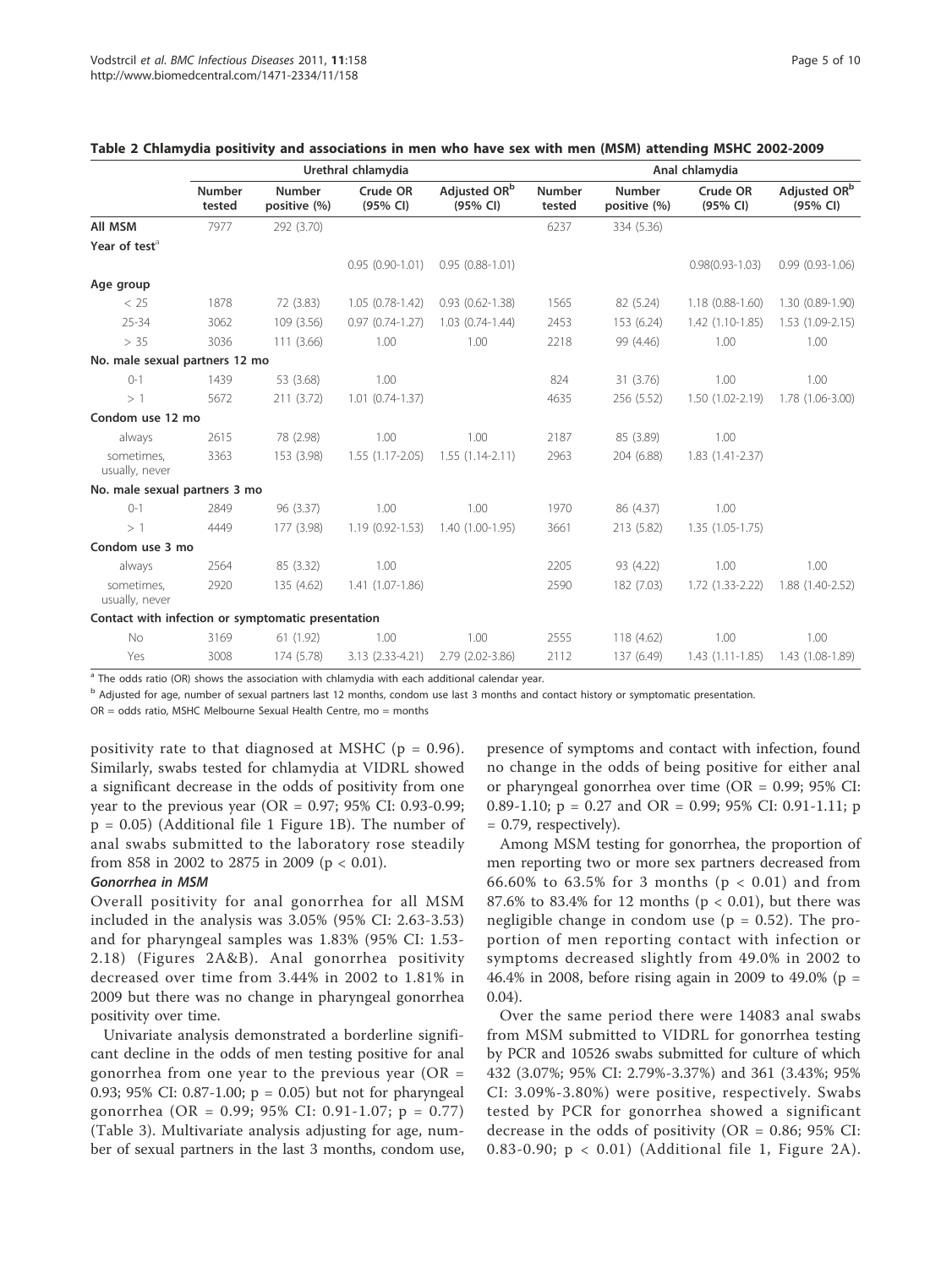Similarly, swabs tested by culture for gonorrhea showed a significant decrease in the odds of positivity ( $OR =$ 0.73; 95% CI: 0.73-0.80; p < 0.01). The number of anal swabs submitted for both PCR and culture rose between two to three fold between 2002 and 2009 (Additional file 1) ( $p < 0.01$ ).

There were 2270 pharyngeal swabs submitted to VIDRL for gonorrhea testing by PCR and 18,355 swabs submitted for culture of which 89 (3.92%; 95% CI: 3.18%-4.82%) and 239 (1.30%; 95% CI: 1.14%-1.48%) were positive respectively. Swabs tested by PCR for gonorrhea showed a significant decrease in the odds of being positive for pharyngeal gonorrhea (OR =  $0.86$ ; 95% CI 0.78-0.95; p < 0.01) (Additional file 1, Figure 2B). Similarly swabs tested by culture for gonorrhea showed a significant decrease in the odds of positivity (OR = 0.77; 95% CI 0.73-0.82; p < 0.01) (Additional file 1 Figure 2B).

There were 283 cases of urethral gonorrhea diagnosed at MSHC during the study period. The odds of urethral gonorrhea positivity decreased over the time period (OR  $= 0.83$ ; 95% CI: 0.78-0.88; p < 0.01) (Table 4).

Notifications per annum for gonorrhea in men between 2002 and 2009 in Victoria were stable over time  $(p = 0.63)$  (Figure 2A).

## **Discussion**

We found that chlamydia positivity increased significantly among MSW attending MSHC over the time period after adjustment for known risk factors. In contrast, we found weak evidence to support a small decrease in urethral chlamydia positivity and no change in anal chlamydia positivity among MSM. We also found that there was some evidence to suggest that anal gonorrhea positivity among MSM declined during the same period. This change may be explained by changes in risk behaviors. The percentage of men infected with urethral gonorrhea also declined significantly at MSHC over the same period. Data from the principle infectious diseases laboratory for Melbourne, VIDRL, supported our clinic findings showing significant declines in anal and pharyngeal gonorrhea positivity over time and a less marked, but also significant, decline in anal chlamydia. It is important to note that no adjustment for behavioral risk was possible with the VIDRL data. Taking the MHSC, VIDRL and Victorian gonorrhea notification data into consideration, it appears that gonorrhea and chlamydia rates in MSM are either stable or declining while chlamydia positivity among MSW appears to be rising.

A rise in chlamydia positivity in MSW is consistent with our previously reported increase in chlamydia positivity in women attending MSHC. Community based studies report similar prevalence estimates of 3 to 5% among young men and women alike in Australia

Figure 2 Anal and pharyngeal gonorrhea positivity. Changes in anal (A) and pharyngeal (B) gonorrhea positivity over time at both Melbourne Sexual Health Centre (MSHC) and the Victorian Infectious Disease Reference Laboratory (VIDRL; two types of sampling methods; nucleic acid amplification assay and culture). The total number of notified cases of gonorrhea in Victorian (VIC) men between 2002 and 2009 are also indicated (A). NB: For 2002 and 2009, MSHC data are only available for a 6 month time period July-Dec 2002 and Jan-June 2009.

[15-18]. Other studies have also reported increasing chlamydia positivity [5,6,19-24]. Surveillance data of the proportion of chlamydia tests positive from Sweden, Denmark, Ireland and the US [23-29] have also shown increasing positivity. Sexual behavior data show that sexual risk behavior is also changing with decreasing age at first sex [30] and increasing number of annual sex partners [31]. In this context, it appears that a true increase in chlamydia infections among both women and MSW appears likely, and that even the relatively high rates of screening in the Scandinavian countries of about 25% per annum in women are insufficient to arrest this rise [21].

While our analysis suggests that gonorrhea and chlamydia infection rates in MSM are stable or possibly declining, the rates of syphilis and HIV in MSM have

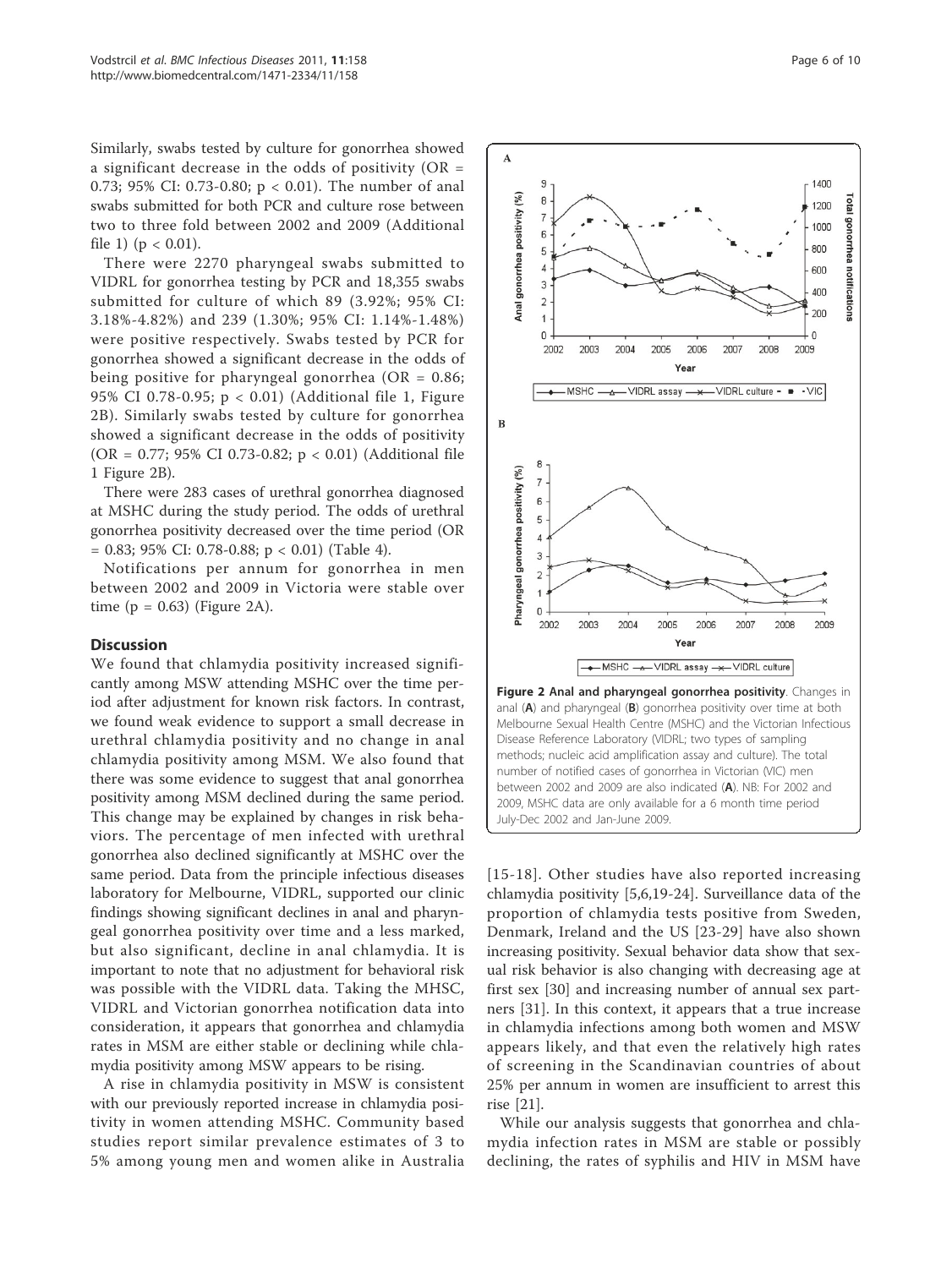|                                                    |                         |                               | Anal Gonorrhea         |                                      | Pharyngeal Gonorrhea    |                        |                        |                                      |  |
|----------------------------------------------------|-------------------------|-------------------------------|------------------------|--------------------------------------|-------------------------|------------------------|------------------------|--------------------------------------|--|
|                                                    | <b>Number</b><br>tested | <b>Number</b><br>positive (%) | Crude OR<br>(95% CI)   | Adjusted OR <sup>b</sup><br>(95% CI) | <b>Number</b><br>tested | Number<br>positive (%) | Crude OR<br>(95% CI)   | Adjusted OR <sup>b</sup><br>(95% CI) |  |
| All MSM                                            | 5833                    | 178 (3.05)                    |                        |                                      | 6980                    | 128 (1.83)             |                        |                                      |  |
| Year of test <sup>a</sup>                          |                         |                               |                        |                                      |                         |                        |                        |                                      |  |
|                                                    |                         |                               | $0.93$ $(0.87 - 1.00)$ | $0.95(0.88-1.04)$                    |                         |                        | $0.99(0.91 - 1.07)$    | $1.01$ $(0.93-1.11)$                 |  |
| Age group                                          |                         |                               |                        |                                      |                         |                        |                        |                                      |  |
| < 25                                               | 1496                    | 62 (4.14)                     | 2.28 (1.44-3.60)       | 2.46 (1.54-3.94)                     | 1735                    | 47 (2.71)              | 1.00                   | 2.68 (1.63-4.41)                     |  |
| $25 - 34$                                          | 2314                    | 68 (2.94)                     | 1.56 (0.99-2.45)       | $1.54(0.96 - 2.46)$                  | 2677                    | 50 (1.87)              | $0.68$ $(0.46 - 1.02)$ | 1.70 (1.05-2.78)                     |  |
| > 35                                               | 2022                    | 48 (2.37)                     | 1.00                   | 1.00                                 | 2567                    | 31 (1.22)              | $0.44(0.28 - 0.69)$    | 1.00                                 |  |
| No. male sexual partners 12 mo                     |                         |                               |                        |                                      |                         |                        |                        |                                      |  |
| $0 - 1$                                            | 784                     | 11(1.40)                      | 1.00                   | 1.00                                 | 965                     | 10(1.04)               | 1.00                   |                                      |  |
| >1                                                 | 4384                    | 144 (3.28)                    | 2.39 (1.29-4.43)       | $1.83(0.91 - 3.64)$                  | 5314                    | 107(2.01)              | 1.96 (1.02-3.77)       |                                      |  |
| Condom use 12 mo                                   |                         |                               |                        |                                      |                         |                        |                        |                                      |  |
| always                                             | 2093                    | 48 (2.29)                     | 1.00                   |                                      |                         |                        |                        |                                      |  |
| sometimes,<br>usually, never                       | 2761                    | 112 (4.06)                    | 1.80 (1.28-2.54)       |                                      |                         |                        |                        |                                      |  |
| No. male sexual partners 3 mo                      |                         |                               |                        |                                      |                         |                        |                        |                                      |  |
| $() - 1$                                           | 1861                    | 36 (1.93)                     | 1.00                   |                                      | 2261                    | 29 (1.28)              | 1.00                   | 1.00                                 |  |
| >1                                                 | 3465                    | 126 (3.64)                    | 1.91 (1.32-2.78)       |                                      | 4187                    | 94 (2.25)              | $1.77(1.16-2.69)$      | $1.63$ $(1.05 - 2.54)$               |  |
| Condom use 3 mo                                    |                         |                               |                        |                                      |                         |                        |                        |                                      |  |
| always                                             | 2107                    | 54 (2.56)                     | 1.00                   | 1.00                                 |                         |                        |                        |                                      |  |
| sometimes,<br>usually, never                       | 2414                    | 101(4.18)                     | 1.66 (1.19-2.32)       | $1.64(1.13-2.39)$                    |                         |                        |                        |                                      |  |
| Contact with infection or symptomatic presentation |                         |                               |                        |                                      |                         |                        |                        |                                      |  |
| No                                                 | 2425                    | 41 (1.69)                     | 1.00                   | 1.00                                 | 2876                    | 29 (1.01)              | 1.00                   | 1.00                                 |  |
| Yes                                                | 1960                    | 113(5.77)                     | 3.56 (2.48-5.11)       | 3.63 (2.45-5.38)                     | 2468                    | 85 (3.44)              | 3.50 (2.29-5.36)       | 3.69 (2.40-5.68)                     |  |

## Table 3 Gonorrhea positivity and associations in men who have sex with men (MSM) attending MSHC 2002-2009

The odds ratio (OR) shows the association with chlamydia with each additional calendar year.

<sup>b</sup> Adjusted for age, number of sexual partners last 12 months, condom use last 3 months and contact history or symptomatic presentation.

 $OR = odds ratio$ , MSHC Melbourne Sexual Health Centre, mo = months

been rising. In 2002 there were 22 cases of infectious syphilis in Victoria compared with 391 in 2009 and almost all cases occurred in MSM [32]. In 2002 there were 165 newly diagnosed cases of HIV in men compared with 238 in 2008 with over 80% of male cases in MSM [2]. These increasing HIV and syphilis rates do provide some evidence to suggest that sexual behavior in the population may have changed and this is supported by evidence from community based surveys of MSM showing increases in sexual risk such as declining condom use [11,33]. HIV and syphilis are different infections from chlamydia and gonorrhea and likely to have different transmission dynamics requiring different testing frequencies. In this context, the declining gonorrhea and chlamydia positivity observed in this study in combination with increasing sexual risk behavior over time, does provide further evidence that gonorrhea and chlamydia testing frequency among MSM may have reached a level where we might start seeing control or even decreasing community prevalence of these infections.

In MSM, very few studies have assessed the chlamydia and gonorrhea positivity over time. Marcus et al.

reported positivity rates at several clinics in San Francisco from 2005 to 2008, and found no change in either anal chlamydia or gonorrhea positivity [34]. However, this study did not adjust for sexual risk factors or symptomatic presentations. The authors attributed the stable rates of positivity to a significant increase in STI testing rates [34], supporting our hypothesis that increased testing reduces positivity rates in MSM. In contrast to our findings, an Australian MSM cohort study has reported high incidences of urethral and anal chlamydia and gonorrhea. But this study followed a single cohort of MSM over time and did not include any new people being tested [35].

There are a number of limitations in the analysis of MSHC data. Firstly it is a retrospective analysis of records from a sexual health clinic and may not be representative of changes in prevalence in the population. However, MSHC does a significant proportion of testing for MSM and in 2008 for example, diagnosed about 21% of Victorian gonorrhea cases [36]. Secondly, we have analyzed the proportion of individuals who tested positive each year rather than following a single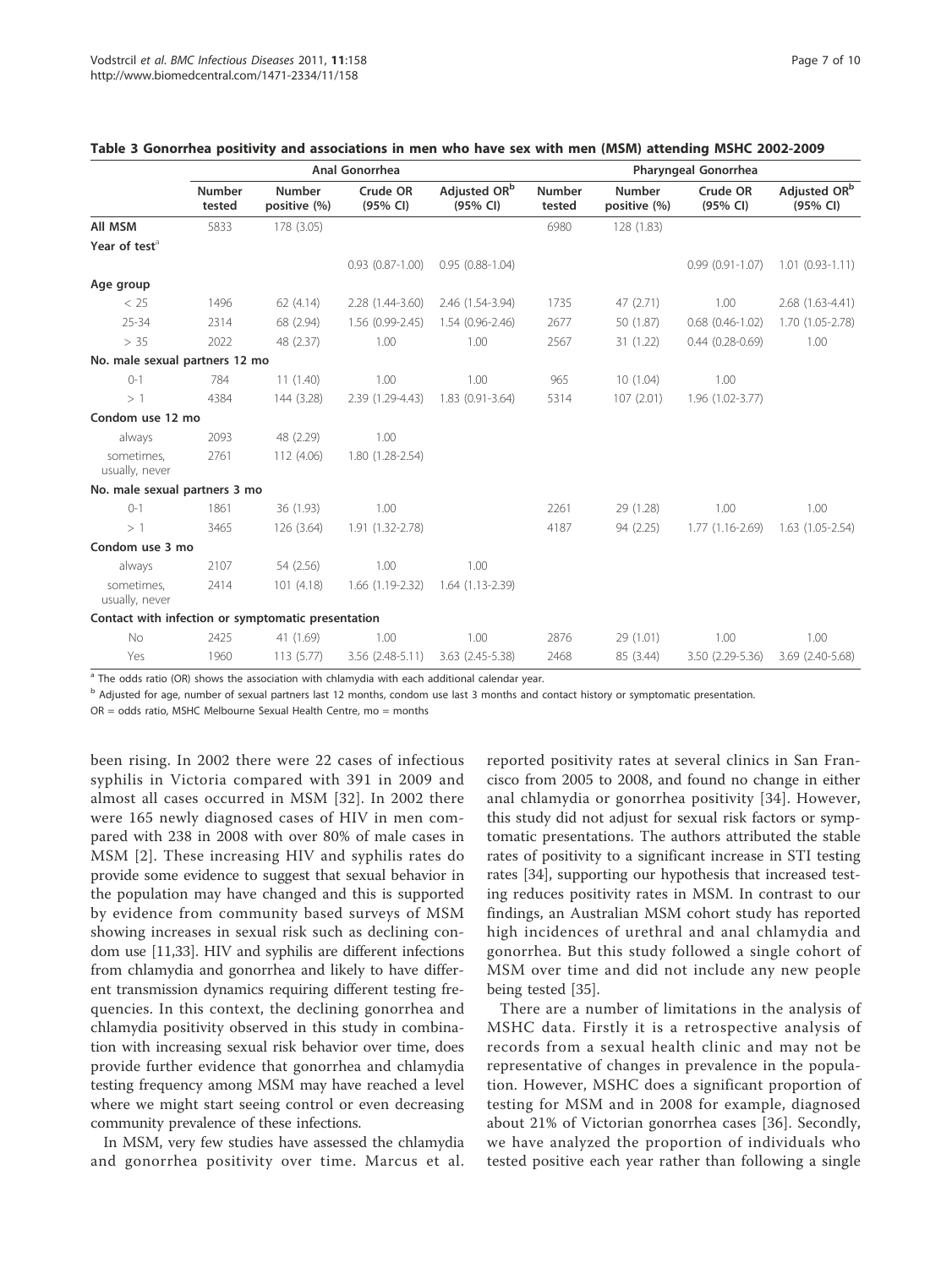Table 4 Urethral gonorrhea positivity in men who have sex with men (MSM) attending MSHC 2002-2009

| Year         | Number tested <sup>a</sup> | Number positive (%)   |
|--------------|----------------------------|-----------------------|
| 2002         | 632                        | 19 (3.00)             |
| 2003         | 1104                       | 84 (7.61)             |
| 2004         | 909                        | 43 (4.73)             |
| 2005         | 931                        | 32 (3.44)             |
| 2006         | 1007                       | 46 (4.57)             |
| 2007         | 1055                       | 21 (1.99)             |
| 2008         | 1286                       | 28 (2.18)             |
| 2009         | 687                        | 10 (1.46)             |
| OR (95% CI)* |                            | $0.83$ $(0.78, 0.88)$ |
| p-value      |                            | p < 0.01              |

<sup>a</sup> Number tested includes all MSM who were tested for gonorrhea at any site NB: For 2002 and 2009, MSHC data are only available for a 6 month time period July-Dec 2002 and Jan-June 2009. OR = odds ratio, CI = confidence interval.

\*Odds ratio for the association of gonorrhea positivity with year

cohort over time. However, cohort studies are expensive and difficult to conduct. In the absence of cohort studies, analyses of medical records can be accepted for investigating STI epidemiology over time. Finally, because data was only available from July 2002 and the analysis ended on the  $30<sup>th</sup>$  of June 2009, it is possible that a seasonal variation may have influenced our analysis. We therefore undertook a univariate analysis for equal 12 month periods from  $1<sup>st</sup>$  of July 2002 onwards. The results of this analysis were not different from the analysis by year of diagnosis (data not shown).

Finally, we were unable to evaluate all possible factors that may have affected the positivity over time. We did not measure the clients' sexual network characteristics such as concurrency during this time period which may be important in influencing an individual's risk of infection [37]. We did however, measure other factors and any changes were adjusted for in the analysis.

There were also a number of limitations for the data from VIDRL. Firstly, these data do include some men testing multiple times. However, the overall chlamydia and gonorrhea positivity estimates were similar to those at MSHC. Secondly, we have no data on the risk profile of patients testing. However the decline in the proportion positive, particularly for gonorrhea, was so striking that it is unlikely that these factors or unmeasured confounding could disguise a true increase in the community prevalence of either infection.

Our data from MSHC have a number of strengths. The analysis involved many men with either male or female sexual partners tested over a number of years. For chlamydia, the same laboratory and same diagnostic testing methods were used throughout the study period. For gonorrhea, both PCR and culture were used; however, only culture was used at MSHC during the study

period and while both PCR and culture were used at VIDRL, the analysis was stratified by test type, to account for any difference in trends that may have been observed due to different test sensitivities. Furthermore, the same testing criteria were in place during the study period. The study is also strengthened by inclusion of the VIDRL data. While these data do lack epidemiological risk profiles, the specimens came from the same two large MSM clinics in Melbourne over the entire study period and give further support to the trends identified in the MSHC data.

The clear difference in trends between MSW, where chlamydia is rising, and MSM, where chlamydia and gonorrhea are stable or possibly decreasing, suggests that there may be different factors operating in these two groups. Data from both MSW and MSM in Australia and internationally suggest their sexual risk profile is changing with an increase in higher risk practices. Further, in Australia there is evidence that community antibiotic use is decreasing. Three Australian studies have reported lower chlamydia rates among individuals with recent antibiotic use [38-40]. Both changing sexual behavior and antibiotic use should put upward pressure on STI rates for MSW and MSM, yet this is not observed in MSM. One possible reason for the difference in chlamydia trends between MSW and MSM is the differential rates of STI testing. Only a small minority (less than 12% of 15-24-year-old women and less than 5% of 15-24-year-old) [4] of heterosexuals in Australia have had a chlamydia test in the last year while about half of MSM report being tested [21]. This raises the rather tantalizing possibility that we may have reached the point where the reproductive number for chlamydia and gonorrhea infection among MSM, may be at the point of falling as a result of increased testing.

#### **Conclusions**

Overall, it appears that chlamydia positivity is increasing among MSW and chlamydia and gonorrhea positivity among MSM is remaining stable, suggesting that the epidemic of these two STIs may be equilibrating among MSM but not in MSW. We therefore hypothesize that increased testing could be having an impact on the transmission of chlamydia and gonorrhea in the population of MSM and that overall low rates of testing are contributing to the ongoing rise of heterosexually transmitted chlamydial infections in Australia.

## Additional material

Additional file 1: Anal chlamydia and anal and pharyngeal gonorrhea positivity for men who have sex with men at MSHC and VIDRL by year.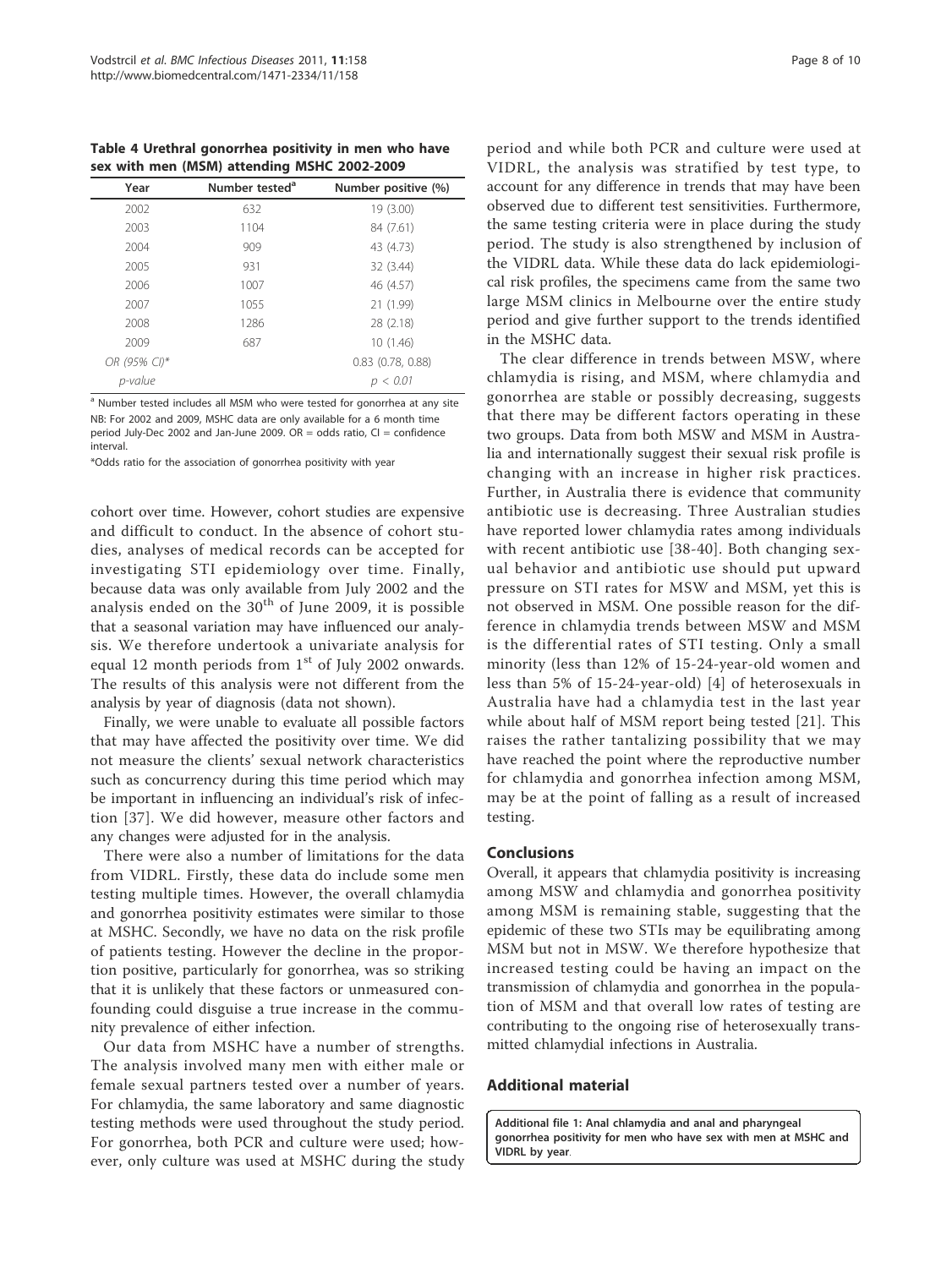#### Acknowledgements

The authors wish to thank Leonie Horvath and Irene Kuzevska who provided laboratory assistance at MSHC. We would also acknowledge Nasra Higgins from the Victorian Government Department of Health who provided the State Notification data. Financial support for this study was provided by for this by National Health and Medical Research Council grant 568971, and people support fellowships 465164 (C. Bradshaw) and 566576 (J. Hocking).

#### Author details

<sup>1</sup>Melbourne School of Population Health, The University of Melbourne, Vic, Australia. <sup>2</sup> Melbourne Sexual Health Centre, Alfred Hospital, Vic, Australia.<br><sup>3</sup> Victorian Infectious Disoases Reference Laberatory, Vic, Australia. <sup>3</sup>Victorian Infectious Diseases Reference Laboratory, Vic, Australia. 4 Department of Epidemiology and Preventive Medicine, Monash University, Vic, Australia. <sup>5</sup>Centre for Women's Health, Gender and Society, Melbourne School of Population Health, The University of Melbourne, Parkville, Vic, Australia.

#### Authors' contributions

LAV participated in study design, carried out data collection and drafted the manuscript. CKF and JSH conceived the study and participated in the design of the study and drafting of the manuscript. GF also participated in study design and carried out data collection. Statistical analysis was performed by LAV, GF and JSH. DL carried out the data collection at VIDRL and assisted with drafting the manuscript. JW and CB participated in design of the study and helped to draft the manuscript. All authors read and approved the final manuscript.

#### Competing interests

The authors declare that they have no competing interests.

Received: 24 June 2010 Accepted: 5 June 2011 Published: 5 June 2011

#### References

- Number of notifications of Chlamydial and Gonococcal infections, Australia 2002-2009 by age group and sex. [http://www9.health.gov.au/ cda/Source/Rpt\_5\_sel.cfm].
- 2. National Centre in HIV Epidemiology and Clinical Research. HIV/AIDS, viral hepatitis and sexually transmissible infections in Australia Annual Surveillance Report 2009. National Centre in HIV Epidemiology and Clinical Research, The University of New South Wales, Sydney, NSW;[http:// www.med.unsw.edu.au/NCHECRweb.nsf/resources/SurvReports\_3/\$file/ ASR2009-updated-2.pdf].
- 3. Peipert JF: Clinical practice. Genital chlamydial infections. N Engl J Med 2003, 349:2424-2430.
- 4. Medicare Australia. Medical Benefits Schedule Item Statistics 69316, 69317, 69319. [http://www.medicareaustralia.gov.au].
- 5. O'Rourke KM, Fairley CK, Samaranayake A, Collignon P, Hocking JS: Trends in Chlamydia positivity over time among women in Melbourne Australia, 2003 to 2007. Sex Transm Dis 2009, 36:763-767.
- 6. Currie MJ, Martin SJ, Soo TM, Bowden FJ: Screening for chlamydia and gonorrhoea in men who have sex with men in clinical and non-clinical settings. Sex Health 2006, 3:123-126.
- 7. Cook RL, St George K, Silvestre AJ, Riddler SA, Lassak M, Rinaldo CR Jr: Prevalence of chlamydia and gonorrhoea among a population of men who have sex with men. Sex Transm Infect 2002, 78:190-193.
- Kent CK, Chaw JK, Wong W, Liska S, Gibson S, Hubbard G, Klausner JD: Prevalence of rectal, urethral, and pharyngeal chlamydia and gonorrhea detected in 2 clinical settings among men who have sex with men: San Francisco, California, 2003. Clin Infect Dis 2005, 41:67-74.
- Benn PD, Rooney G, Carder C, Brown M, Stevenson SR, Copas A, Robinson AJ, Ridgway GL: Chlamydia trachomatis and Neisseria gonorrhoeae infection and the sexual behaviour of men who have sex with men. Sex Transm Infect 2007, 83:106-112.
- 10. STIs in Gay Men Action Group: Sexually transmitted infection testing guidelines for men who have sex with men. [http://stigma.net.au/ resources/STIGMA\_MSM\_Guidelines\_RACGP\_updated\_Feb\_09.pdf].
- 11. Zablotska I, Prestage G, Batrouney C, Kennedy M, Clift P, Dixon M, von Doussa H, de Wit J: Gay Community Periodic Survey, Melbourne 2009. National Centre in HIV Social Research, National Centre in HIV Epidemiology and Clinical Research, Victorian AIDS Council/Gay Men's Health Centre,
- 12. Ryder N, Lockart IG, Bourne C: Is screening asymptomatic men who have sex with men for urethral gonorrhoea worthwhile? Sex Health 2010, 7:90-91.
- 13. When does quality assurance in health care require independent ethical review?. National Health and Medical Research Council, Canberra, Australia; [http://www.nhmrc.gov.au/\_files\_nhmrc/file/health\_ethics/human/conduct/ guidelines/e46.pdf].
- 14. Smith DW, Tapsall JW, Lum G: Guidelines for the use and interpretation of nucleic acid detection tests for Neisseria gonorrhoeae in Australia: a position paper on behalf of the Public Health Laboratory Network. Commun Dis Intell 2005, 29:358-365.
- 15. Hocking JS, Willis J, Tabrizi S, Fairley CK, Garland SM, Hellard M: A chlamydia prevalence survey of young women living in Melbourne, Victoria. Sex Health 2006, 3:235-240.
- 16. Gold J, Hocking J, Hellard M: The feasibility of recruiting young men in rural areas from community football clubs for STI screening. Aust  $N Z J$ Public Health 2007, 31:243-246.
- 17. Wade AJ, Hocking JS, Hellard ME: Chlamydia trachomatis prevalence in heterosexual men in Melbourne: a community-based study. Sex Health 2007, 4:137-138.
- 18. Kong FY, Hocking JS, Link CK, Chen MY, Hellard ME: Sex and sport: chlamydia screening in rural sporting clubs. BMC Infect Dis 2009, 9:73.
- 19. Donovan B: Rising prevalence of genital Chlamydia trachomatis infection in heterosexual patients at the Sydney Sexual Health Centre, 1994 to 2000. Commun Dis Intell 2002, 26:51-55.
- 20. Goetz H, Lindback J, Ripa T, Arneborn M, Ramsted K, Ekdahl K; Is the increase in notifications of Chlamydia trachomatis infections in Sweden the result of changes in prevalence, sampling frequency or diagnostic methods? Scand J Infect Dis 2002, 34:28-34.
- 21. Hocking JS, Walker J, Regan D, Chen MY, Fairley CK: Chlamydia screening -Australia should strive to achieve what others have not. Med J Aust 2008, 188:106-108.
- McNamee KM, Fairley CK, Hocking JS: Chlamydia testing and notification in Australia: more money, more tests. Sex Transm Infect 2008, 84:565-569.
- 23. Satterwhite CL, Joesoef MR, Datta SD, Weinstock H: Estimates of Chlamydia trachomatis infections among men: United States. Sex Transm Dis 2008, 35(Supplement):S3-S7, Male Chlamydia.
- 24. Klovstad H, Aavitsland P: Chlamydia trachomatis infections in Norway, 1986 to 2006, surveillance data. Sex Transm Dis 2009, 36:17-21.
- 25. Centres for Disease Control and Prevention. Sexually transmitted disease surveillance 2004 supplement. Chlamydia prevalence monitoring project annual report 2004. [http://www.cdc.gov/std/Chlamydia2004/ ctsupplement\_2004FINAL.pdf].
- 26. Smittskyddsinstitutet [Swedish Institute for Infectious Disease Control]. Epidemiologisk arsrapport 2005. [http://www.smittskyddsinstitutet.se/ upload/Publikationer/SMI-epidemiologisk-arsrapport-2005.pdf].
- 27. Statens Serum Institut [State Serum Institute]. Epi-News: national surveillance of communicable diseases. [http://www.ssi.dk/English/News/ EPI-NEWS/~/media/Indhold/EN%20-%20engelsk/EPI-NEWS/2005/PDF/EPI-NEWS%20-%202005%20-%20No%2034.ashx].
- 28. Whyte D, Powell J, Horgan M, O'Connell N, Fitzgerald R, Monahan R, Greally T: Trends in genital chlamydia infection in the Mid-West of Ireland, 2001-2006. Euro Surveill 2007, 12:E13-14.
- 29. Fine D, Dicker L, Mosure D, Berman S: Increasing chlamydia positivity in women screened in family planning clinics: do we know why? Sex Transm Dis 2008, 35:47-52.
- 30. Rissel CE, Richters J, Grulich AE, de Visser RO, Smith AM: Sex in Australia: first experiences of vaginal intercourse and oral sex among a representative sample of adults. Aust N Z J Public Health 2003, 27:131-137.
- 31. Smith A, Agius P, S. D, Mitchell A, Pitts M: Secondary students and sexual health 2002.[http://www.latrobe.edu.au/arcshs/downloads/arcshs-researchpublications/secondary\_students\_and\_sexual\_health\_2002\_summary.pdf].
- 32. The Victorian Infectious Diesease Bulletin 2009. Public Health Branch, Rural & Regional Health and Aged Care Services, Victorian Government Department of Health;[http://www.health.vic.gov.au/ideas/surveillance/vidb].
- 33. Frankland A, Lee E, Zablotska I, Prestage G, Down I, Holt. M, Lake R, Honnor G, de Wit J: Gay Community Periodic Survey: Sydney, February 2009. Sydney: National Centre in HIV Social Research, The University of